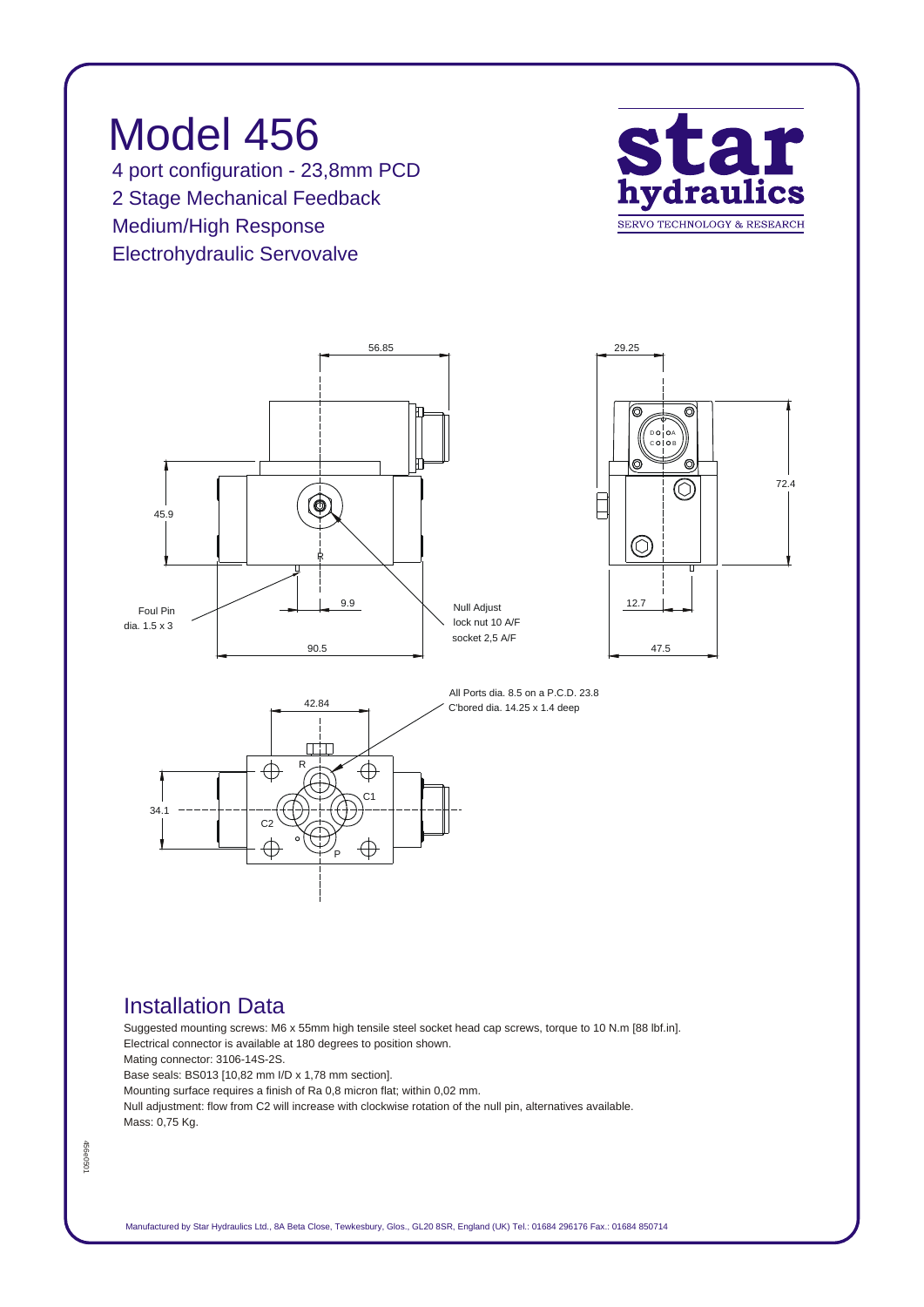# *Technical Specification*

| Threshold                       | < 0,5% without dither                                                     |  |
|---------------------------------|---------------------------------------------------------------------------|--|
| <b>Hysteresis</b>               | < 3,0% without dither                                                     |  |
| Null bias                       | $< 2.0\%$                                                                 |  |
| Null shift with                 |                                                                           |  |
| 40°C temperature change         | $< 2.0\%$                                                                 |  |
| 80% to 110% pressure change     | $< 2.0\%$                                                                 |  |
| Pressure gain                   | >30% supply pressure for 1% rated input signal,<br>can be as high as 100% |  |
| Supply pressure                 |                                                                           |  |
| minimum recommended             | 15 bar                                                                    |  |
| maximum continuous              | 210 bar (standard)                                                        |  |
|                                 | 315 bar (consult factory)                                                 |  |
| Proof pressure                  |                                                                           |  |
| at pressure port                | 150% max supply pressure                                                  |  |
| at return port                  | 100% max supply pressure                                                  |  |
| Burst pressure return port open | 250% max supply pressure                                                  |  |
| External leakage                | zero                                                                      |  |
| Operating temperature range     | -20 $^{\circ}$ C to +130 $^{\circ}$ C                                     |  |
| Fluid                           | Petroleum based mineral oil<br>10 to 110 cSt at 38°C                      |  |
| Seal material                   | Fluorocarbon<br>other materials on request                                |  |
| Supply filtration recommended   | 15 micron absolute or better (Beta 15 > 75)                               |  |

*120 Figure 1* load flow [I/m] *load flow [l/m] 100 80 60 40 20 0 200 150 100 Q rated0 50 valve pressure drop [bar]*

*456e0501*

456e0501

*The nominal rated flow of a servovalve is the load flow under conditions of 100% electrical input and 70 bar total valve pressure drop. The load flow pressure characteristic closely approximates the theoretical square-root relationship of a sharp edged orifice (figure 1).*

*The flow tolerance for standard servovalves is ±10% of the nominal rated flow at ±100% input signal. Flow gain at null is determined by the relationship of the spool and bushing metering edges and may vary with standard production toleran ces, flow gain in the region of ±5% rated current from null may range from 50% to 200% of the nominal flow gain (figure 2).*

*The null leakage comprises of both pilot stage flow (tare leakage) and the second stage null leakage (table 1).*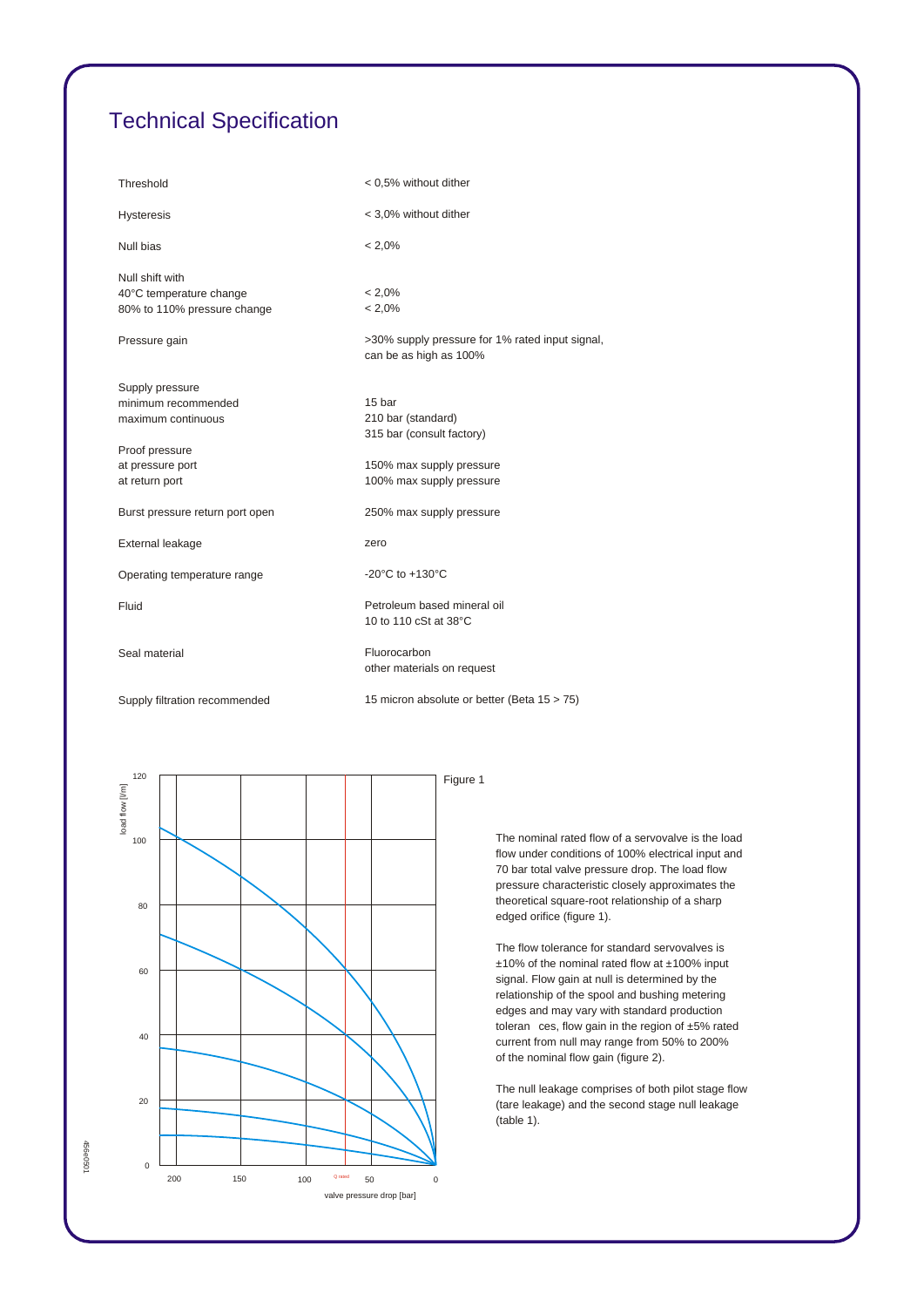

| Nominal flow ratings<br>at 70 bar differential<br>[1/min] | Null leakage<br>140 bar supply<br>[1/min] |
|-----------------------------------------------------------|-------------------------------------------|
|                                                           | 1,0                                       |
| 10                                                        | 1,2                                       |
| 20                                                        | 1,6                                       |
| 40                                                        | 1,6                                       |
| 60                                                        | 1,6                                       |

## *Electrical Characteristics*

| Coil Specification                           |                                 | Series                   |                                  | Parallel                 |                                  |
|----------------------------------------------|---------------------------------|--------------------------|----------------------------------|--------------------------|----------------------------------|
| Differential<br><b>Rated Current</b><br>[mA] | Resistance<br>per coil<br>[ohm] | Rated<br>Current<br>[mA] | Effective<br>Resistance<br>[ohm] | Rated<br>Current<br>[mA] | Effective<br>Resistance<br>[ohm] |
| 10                                           | 1000                            | 5                        | 2000                             | 10                       | 500                              |
| 15                                           | 200                             | 7,5                      | 400                              | 15                       | 100                              |
| 20                                           | 1200                            | 10                       | 2400                             | 20                       | 600                              |
| 30                                           | 300                             | 15                       | 600                              | 30                       | 150                              |
| 30                                           | 800                             | 15                       | 1600                             | 30                       | 400                              |
| 40                                           | 80                              | 20                       | 160                              | 40                       | 40                               |
| 60                                           | 40                              | 30                       | 80                               | 60                       | 20                               |
| 80                                           | 22                              | 40                       | 44                               | 80                       | 11                               |
| 100                                          | 27                              | 50                       | 54                               | 100                      | 13,5                             |
| 200                                          | 22                              | 100                      | 44                               | 200                      | 11                               |
| 400                                          | 22                              | 200                      | 44                               | 400                      | 11                               |

*Coil ratings are specified in terms of the differential rated current [mA] and the resistance per coil [ohm]*

*External connections for standard polarity (flow out of C1) are:- Parallel coil configuration: link A to C & B to D : A & C +ve, B & D -ve Series coil configuration: B & C linked : A +ve, D -ve*